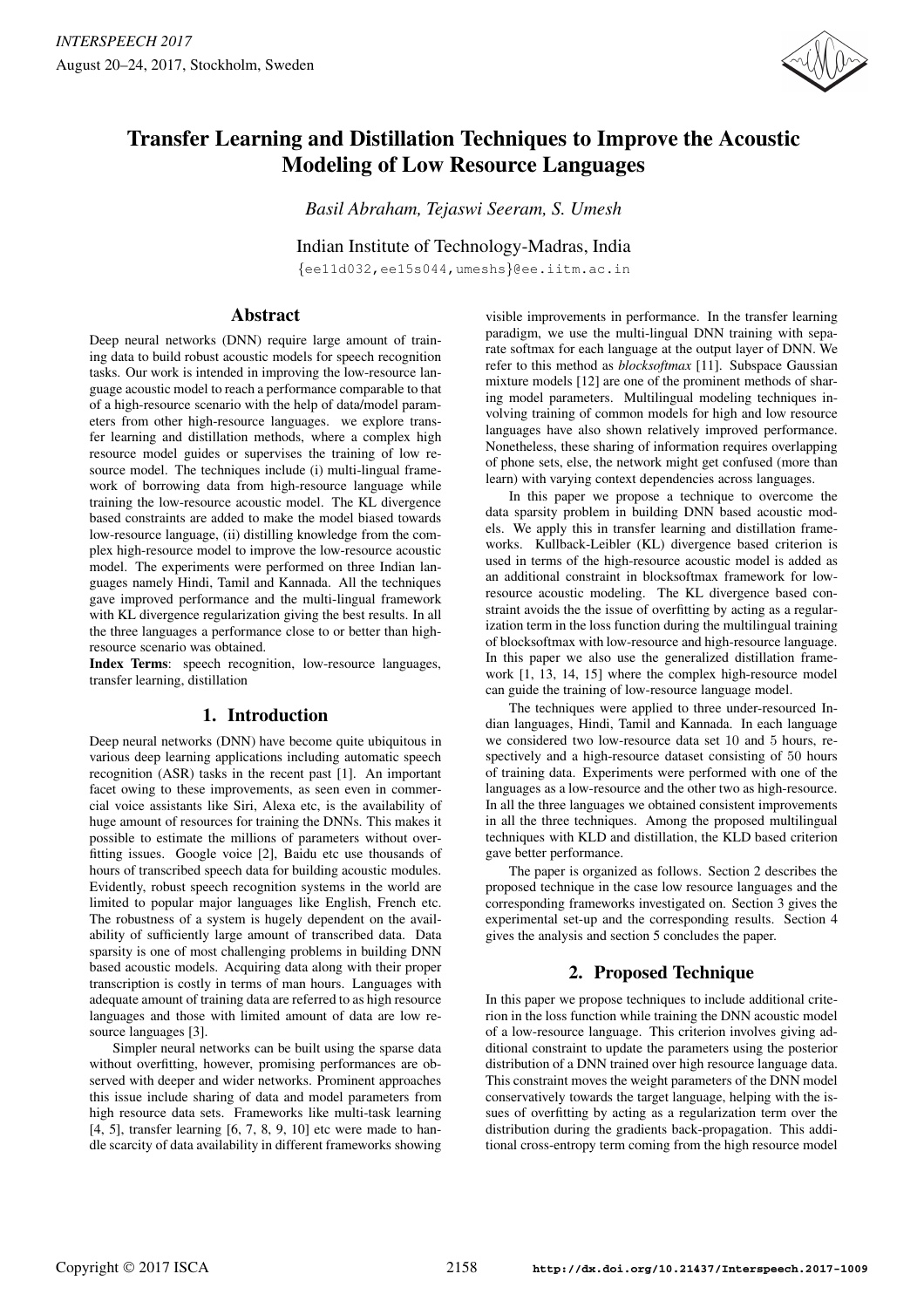acts as a KL (KullbackLeibler) divergence based measure (ignoring the terms independent of parameters) between the distributions of the low-resource and high-resource acoustic models.

$$
L = \lambda \sum_{t=1}^{T} \sum_{i=1}^{N} y_i \log p(s_i/x_t)
$$
  
+  $(1 - \lambda) \sum_{t=1}^{T} \sum_{i=1}^{M} \hat{y}_i \log p(s_i/x_t)$ 

where  $L$  is the loss funtion (weighted cros entropy loss functions),  $\lambda$  is weight parameter,  $s_i$  is a senone,  $y_i$  is a senone label (hard label) for an input acoustic observation  $x_t$ ,  $\hat{y}$  corresponds to the posterior distribution obttained from a high resource DNN and  $p(s_i/x_t)$  is the estimated posterior probability for the low resource data.  $T$ ,  $N$  and  $M$  are the total number of observations, number of senones in low and high-resource languages, respectively.

Unlike in the conventional techniques of using KL divergence based constraints like in speaker adaptation [16], its use is limited in the multilingual scenario owing to differences in context-dependent states in both the languages. Hence, in the proposed technique we overcome this limitation by introducing an additional layer before the softmax function specific to each language.

### 2.1. Multilingual training with KLD



Figure 1: *Block-softmax model*

The proposed technique was applied in the multilingual framework commonly known as blocksoftmax modeling. The block schematic of the blocksoftmax acoustic modeling technique is given in Figure 1. In this technique the training data from both the high and low-resource languages are given at the



Figure 2: *Adding KL divergence to block-softmax*

same time with separate softmax activations for each language at the output layer. The cross-entropy errors for each language data are generated only by the corresponding softmax layer, hence the name blocksoftmax model. The block schematic of the proposed approach is given in Figure 2. In the proposed technique we add an additional constraint to the blocksoftmax model given in Figure 1. The additional KL divergence based constraint is added as another output target from high-resource model probability distribution in terms of the low-resource data. These targets are obtained by forward passing the low-resource data through the high-resource DNN model. We call these targets soft-labels, since each has more than one non-zero values unlike the conventional hard-targets (one-hot vectors). Also, intuitively, since the the deviation of the posterior distribution of the high resource model is closer to its true distribution compared to that of the low resource model, this additional crossentropy term forces the low resource block output to not deviate too much from its true distribution.

$$
\hat{L} = \lambda \sum_{t=1}^{T} \sum_{i=1}^{N} \tilde{y}_i \log p_1(s_i/x_t) + (1 - \lambda) \sum_{t=1}^{T} \sum_{i=1}^{M} z_i \log p_2(s_i/x_t)
$$
(1)

where  $y_i, z_i$  represent the hard labels corresponding to the low and high resource languages, respectively.  $\tilde{y}_i = \eta y_i +$  $(1 - \eta)p_1^H$ ,  $p_1^H$  is the forward pass output of the low resource data using the high resource model.  $p_2$  corresponds to the high resource posterior estimate.

In this framework, the loss function is a weighted sum of negative cross entropy errors for each language at the individual softmax block. The errors are back-propagated from each block according to the weights assigned. The method combats the performance gap occurring in the DNN model when trained only with the low resource language separately. The hidden layers are shared across the languages and the network, therefore, has ample data additional to the low resource data to update the parameters.

#### 2.2. Generalized Distillation

Generalized Distillation [1, 13, 14, 15] is another method where a constraint from high-resource model can be added in training an acoustic model for a low-resource language. The set-up is given in Figure 3. In distillation framework an intelligent teacher provides *easier* targets for the student model by providing information about regularities in the data in the form of target posteriors.

In distillation framework the blocksoftmax model with lowresource softmax block alone was used as the teacher. The block schematic of the proposed setup is given in Figure 3. The teacher model was used to generate the soft-labels by passing the low-resource data through it. In this case we have not used the temperature parameter to soften the forward passed output.

### 3. Experimental Setup

In this work, the experiments were performed using three Indian languages, namely, Tamil, Hindi and Kannada from MANDI database [17, 10]. Experiments were performed with every combination of languages, as in, one language at a time is of low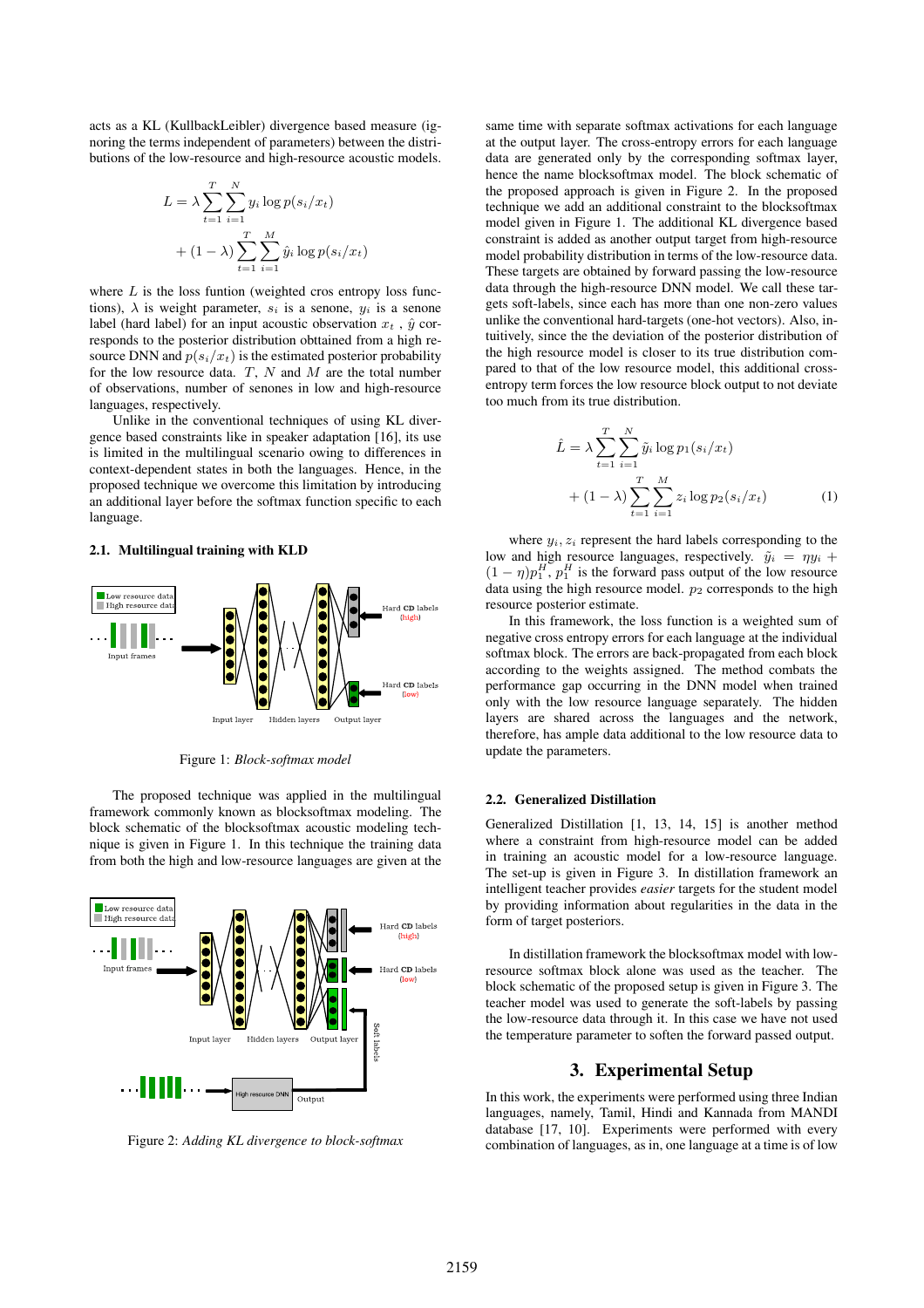

Figure 3: *Distillation framework*

resource and the other two are of high-resource. This was done to study the portability of data and model parameters for each low-resource language. Kaldi toolkit [18] was used to build the acoustic models in all the cases.

#### 3.1. Database

The experiments in this paper were performed in three lowresource Indian languages, Hindi, Tamil and Kannada from the MANDI database. MANDI database is a multi-lingual database consisting of 12 Indian languages collected for "Speech based access to agricultural commodity prices", a Government of India project to build ASR systems in Indian languages to provide the information of different agricultural commodities or weather information in a particular place in India. The speech data was collected from the farmers in their work place. Hence, the speech data has varied environmental conditions from quiet to very noisy. All the multilingual experiments were carried out using global phone-set containing the phones of all the languages and therefore, could be shared across the languages [19]. The lexicon used ILSL-12 format for phone mapping [17].

Among the 12 languages, we considered three languages Hindi an Indo-Aryan Central origin, while Tamil and Kannada are of Dravidian origin. For each language we made two lowresource data sets consisting of 10 and 5 hours respectively and the high-resource data set consisting of 50 hours of training data. The low-resource data sets are randomly obtained from the high-resource data. The Hindi and Kannada database consist of short phrases and Tamil database has some short sentences. From observation, Tamil database was found to be more noisy compared to other two.

#### 3.2. Baseline Models

All the baseline results for each language in the low resource set-up are given in the corresponding tables. The DNN models were trained with 6 layers and 2048 nodes per layer (owing to the limited vocabulary size). The context dependent state alignments were obtained using CDHMM (continuous density hidden Markov model) models trained on mel frequency cepstral coefficients (MFCC) extracted from the respective data using a frame length of 25ms and frame shift of 10ms, augmented with first and second order derivatives. The DNN models used logfilter bank (40 +  $\Delta$  +  $\Delta\Delta$ ) features for training. Input features were stacked over a context window of 11 frames  $(\pm 5 \text{ splice}$ ing). In an initial unsupervised stage of training, layer-wise pretraining was done deep belief network (DBN)(stack of restricted Boltzmann machine) using the entire data.

#### 3.3. Experiments with Multi-lingual modeling with KLD

As described earlier, experiments were done in blocksoftmax framework with additional divergence constraint over the output distribution of the low resource softmax activation. In blocksoftmax set-up, one low resource language at a time is trained along with one or more other high-resource languages. Experiments were performed for all the languages in both 5hr and 10hr cases for each. 40-dimensional log-filterbank features extracted from the input frames were used as input to the network with delta and acceleration coefficients. The network was trained with 6 layers with 2048 nodes in each hidden layer. A separate output layer was used for each language with dimension equal to the context-dependent states in each language (the state alignments are given from the CDHMM model trained using the corresponding data). The network was jointly optimized with data from both languages as described in Section 2.1.

The proposed KLD experiments were also performed with the similar network structure at the hidden layers. However, the difference comes in the output layer where an additional constraint is given as targets with soft-labels generated from a well trained high-resource model. In this case also the network is jointly optimized with both languages as described in Section 2.1. These soft targets are basically posterior distribution of the high resource model when the low resource input is fed to it.

#### 3.4. Experiments with Generalized Distillation

Generalized distillation experiments were performed in a multilingual framework as described in Section 2.2. The experiments were performed with each language as low-resource language. In every case, a blocksoftmax model trained with the corresponding low-resource language with other high-resource language(s) is used as the teacher model. The student model is a DNN to be trained using the low resource language. In order to initialize the student model better, hidden layer parameters of a high resource model are borrowed. The output layer of this initialized network is trained using input frames from low resource language with targets (additional to its context dependent (CD) hard labels) coming from the teacher model. This posterior distribution correspond to soft labels and is expected to provide the student model some privilege information (distilling knowledge) about the phoneme structures obtained from the high resource model.

#### 3.5. Experimental Results

The recognition performance for the multilingual model with KLD are given in Tables 1, 2 and 3. The experiments were performed under varying amount of low-resource data. The experiments were performed in all the three languages with Train-10hr and Train-5hr as low-resource language data sets. In both the case the proposed technique of adding KLD to the blocksoftmax is giving improved recognition performance over the blocksoftmax model.

The recognition performance of the distillation experiments in multilingual framework are given in Tables 1, 2 and 3. The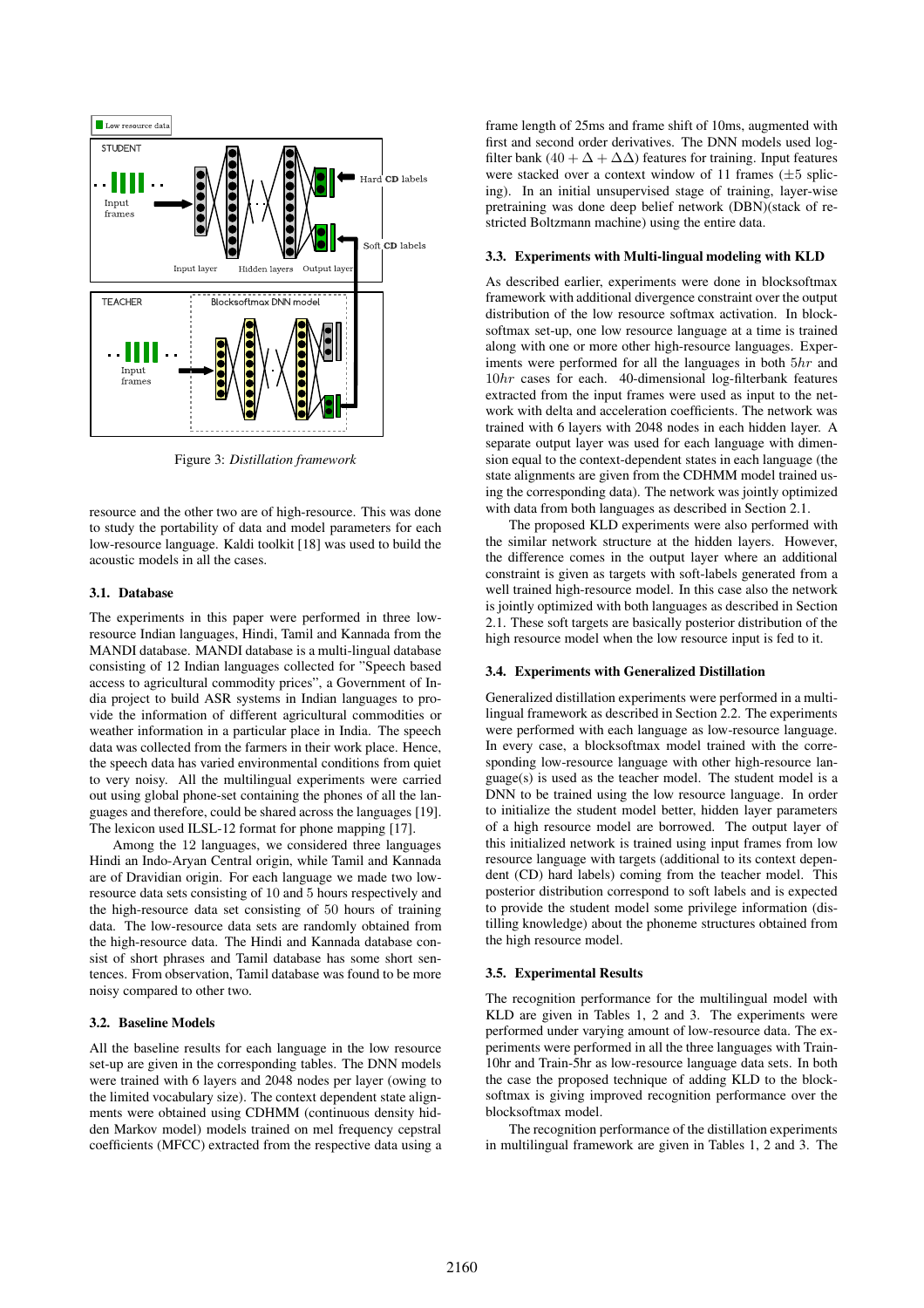Table 1: *Recognition Performance of Hindi Low-resource Data*

|                                           | Hindi <sub>-10hr</sub> |            |          | Hindi_5hr     |            |
|-------------------------------------------|------------------------|------------|----------|---------------|------------|
| <b>Training Data</b>                      | Block-softmax          |            | Distill- | Block-softmax |            |
|                                           | no                     | <b>KLD</b> | ation    | no            | <b>KLD</b> |
|                                           | KLD                    |            |          | <b>KLD</b>    |            |
| Hindi 50hr*                               | 9.30                   |            |          |               |            |
| Hindi_50hr*                               | 12.00                  |            |          |               |            |
| (Hindi_10hr tree)                         |                        |            |          |               |            |
| Hindi_low*                                | 16.14                  |            |          | 21.9          |            |
| Tamil $50hr +$                            | 14.31                  | 13.79      | 14.19    | 18.49         | 17.75      |
| Hindi low                                 |                        |            |          |               |            |
| Kannada_50hr                              | 12.83                  | 12.69      | 12.90    | 16.78         | 16.69      |
| $+$ Hindi_low                             |                        |            |          |               |            |
| Tamil $50hr +$                            |                        |            |          |               |            |
| Kannada 50hr                              | 12.05                  | 12.5       | 12.30    | 18.15         | 17.48      |
| $+$ Hindi_low<br>$\overline{\phantom{a}}$ | $\sqrt{2}$             |            |          |               |            |

\* Baseline monolingual DNN model

Table 2: *Recognition Performance of Tamil Low-resource Data*

|                                                      | Tamil-10hr    |            |          | Tamil-5hr     |            |
|------------------------------------------------------|---------------|------------|----------|---------------|------------|
| <b>Training Data</b>                                 | Block-softmax |            | Distill- | Block-softmax |            |
|                                                      | no            | <b>KLD</b> | ation    | no            | <b>KLD</b> |
|                                                      | <b>KLD</b>    |            |          | <b>KLD</b>    |            |
| Tamil 50hr*                                          | 11.98         |            |          |               |            |
| Tamil 50hr*<br>(Tamil 10hr tree)                     | 14.12         |            |          |               |            |
| Tamil $-10^*$                                        | 15.76         |            |          | 18.35         |            |
| Hindi $50+$<br>Tamil_10                              | 13.54         | 13.90      | 13.30    | 15.38         | 14.74      |
| Kannada $-50+$<br>Tamil_10                           | 13.01         | 12.77      | 12.90    | 14.99         | 14.82      |
| Hindi $50+$<br>Kannada $50+$<br>Tamil <sub>-10</sub> | 12.49         | 12.40      | 12.45    | 14.40         | 14.37      |

\* Baseline monolingual DNN model

|                          | Kannada_10hr  |            |         | Kannada_5hr   |      |
|--------------------------|---------------|------------|---------|---------------|------|
| <b>Training Data</b>     | Block-softmax |            | Disti-  | Block-softmax |      |
|                          | no.           | <b>KLD</b> | llation | no            | KL D |
|                          | <b>KLD</b>    |            |         | KLD           |      |
| Kannada_50*              | 5.41          |            |         |               |      |
| Kannada 50*              |               |            |         |               |      |
| (Kannada_10hr            | 5.78          |            |         |               |      |
| tree)                    |               |            |         |               |      |
| Kannada <sub>-10</sub> * | 7.41          |            |         | 10.83         |      |
| Tamil $50+$              | 6.94          | 6.85       | 6.85    | 8.90          | 8.79 |
| Kannada <sub>-10</sub>   |               |            |         |               |      |
| Hindi $-50+$             | 6.57          | 6.49       | 6.56    | 8.43          | 8.31 |
| Kannada <sub>-10</sub>   |               |            |         |               |      |
| Tamil $-50+$             |               |            |         |               |      |
| Hindi $50+$              | 6.47          | 6.35       | 6.40    | 7.97          | 7.84 |
| Kannada 10               |               |            |         |               |      |

Table 3: *Recognition Performance of Kannada Low-resource Data set*

\* Baseline monolingual DNN model

Table 4: *Consolidated Recognition Results (WER%)*

| Train-set        | Base- | <b>Best</b> | <b>RI</b> | Block-  | <b>KLD</b> |
|------------------|-------|-------------|-----------|---------|------------|
|                  | line  | Model       | $(\%)$    | softmax |            |
| Hindi-10hr       | 16.14 | 12.05       | 25.34     |         |            |
| Tamil-10hr       | 15.76 | 12.40       | 21.32     |         |            |
| Kannada-         | 7.41  | 6.35        | 14.30     |         |            |
| 10 <sup>hr</sup> |       |             |           |         |            |
| Hindi-5hr        | 21.90 | 16.69       | 23.79     |         |            |
| Tamil-5hr        | 18.35 | 14.37       | 21.69     |         |            |
| Kannada-         | 10.83 | 7.84        | 27.6      |         |            |
| 5hr              |       |             |           |         |            |

\* RI: Relative improvement

performance obtained is inferior to that of the proposed technique of blocksoftmax using KLD. The distillation experiments were also done with both Train-10hr and Train-5hr data sets in all the three languages. Since in both the cases, the distillation results were inferior to block-softmax with KLD. Hence, only the Train-10hr results are given in the tables mentioned due to space constraints.

### 4. Analysis

From all the experiments mentioned in Sections 3.3 and 3.4, we analyze the following:

- KLD upon multilingual framework works the best compared to the conventional techniques of sharing data/model parameters like blocksoftmax and generalized distillation.
- In all the three languages, a considerable relative improvement is observed over their corresponding monolingual DNNs.
- With all the techniques described, we achieve a performance very close to their corresponding high-resource counterparts in case of Train-10hrs. The Table 4 shows the best recognition performance obtained in all cases.
- In all cases, using both the high-resource languages benefited the low-resource language the most.
- The results are in par with the similarity among languages that the native speakers observe. The lowresource Hindi is benefited more by Kannada compared to Tamil. Similarly, low-resource Tamil from Kannada and low-resource Kannada from Hindi benefit the most.

# 5. Conclusion

In this work, we address the issue of inadequate transcribed training data availability for building robust DNN acoustic models in Indian languages. With the proposed technique of using additional KL divergence based constraint in blocksoftmax framework, an improved recognition performance is observed. A performance close to high-resource DNN module is achieved using the proposed technique for the low-resource cases. On an average, a relative improvement of above 20% is seen.

## 6. Acknowledgements

This work was supported in part by the consortium project titled "Speech-based access to commodity price in six Indian languages", funded by the TDIL program of DeITY of Govt. of India. The authors would like to thank consortium members involved in collecting Hindi Tamil, and Kannada corpus.